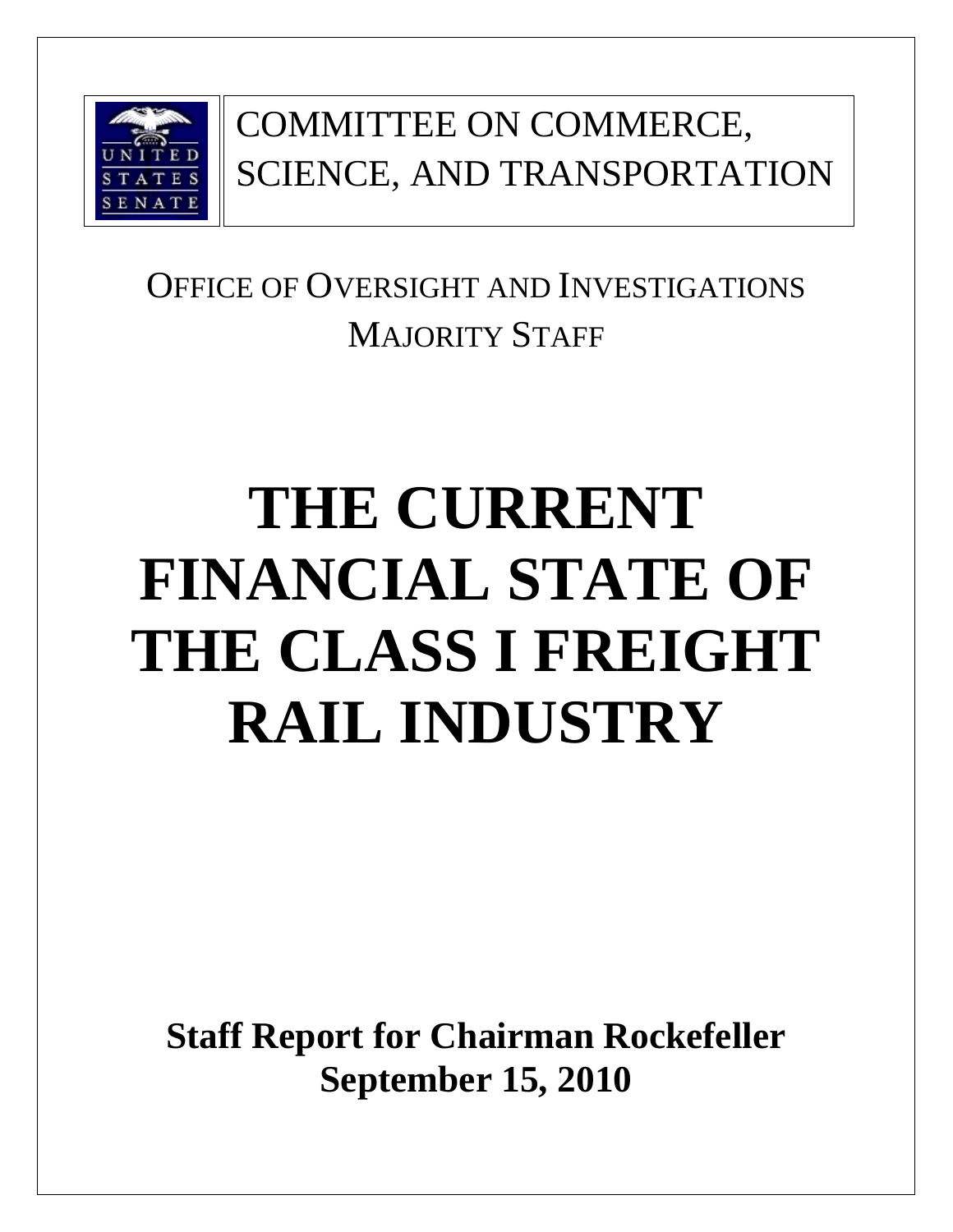#### **Executive Summary**

Thirty years ago, Congress made sweeping changes to the laws regulating freight railroads to give the industry the opportunity to improve its finances and its ability to compete against other transportation modes. The Staggers Rail Act of 1980 allowed freight railroads to get rid of unprofitable lines and to consolidate their operations. The law also allowed the railroads to charge lower rates to their customers who operated in a competitive environment, and higher rates to customers who were "captive" to one railroad carrier for transportation service.

A review of the Class I railroads' recent financial results shows that the Staggers Act's goal of restoring financial stability to the U.S. rail system has been achieved. The restructuring of the industry that the Staggers Act set into motion thirty years ago has produced a so-called ―rail renaissance.‖ The four Class I railroads that today dominate the U.S. rail shipping market are achieving returns on revenue and operating ratios that rank them among the most profitable businesses in the U.S. economy.

After struggling with declining market share and rates in the years after the Staggers Act became law, the railroads have now regained their pricing power and begun increasing railroads' share of the freight transportation market. Unlike other transportation modes such as trucking, the railroads have been able to maintain their high profit margins even during the sustained economic downturn of 2008-10. Freight railroads have been assuring their investors the companies will take advantage of this "robust pricing environment" and continue to push rate increases on their customers.

While the freight railroads have been investing record amounts of their profits into muchneeded capital projects, they have also doubled dividend payments to their shareholders and spent billions more dollars repurchasing their publicly-traded shares to boost the short-term value of their stocks. These large expenditures undermine the railroads' argument that they still lack the income to invest in their long-term capital needs. In addition to their own capital investments, the railroads have recently received hundreds of millions of dollars from state governments and the federal government to support their network improvement activities.

The companies' strong financial performance has attracted billions of new investment dollars, including the unprecedented \$34 billion dollar purchase of the BNSF railroad by Berkshire Hathaway, the operating company of the investor Warren Buffett. Buffett predicts that BNSF and the other large Class I railroads will show "steady and certain growth" over the coming decades.

In spite of the obvious financial strength of the Class I railroads, their industry association, the Association of American Railroads (AAR), continues to tell Congress and the Surface Transportation Board (STB) that the freight rail industry is not yet financially stable and is not yet capable of meeting its capital needs without the differential pricing powers the Staggers Act gave the railroads in 1980. As the rail industry continues to operate profitably and to aggressively exercise its pricing power, these claims need to be more carefully scrutinized.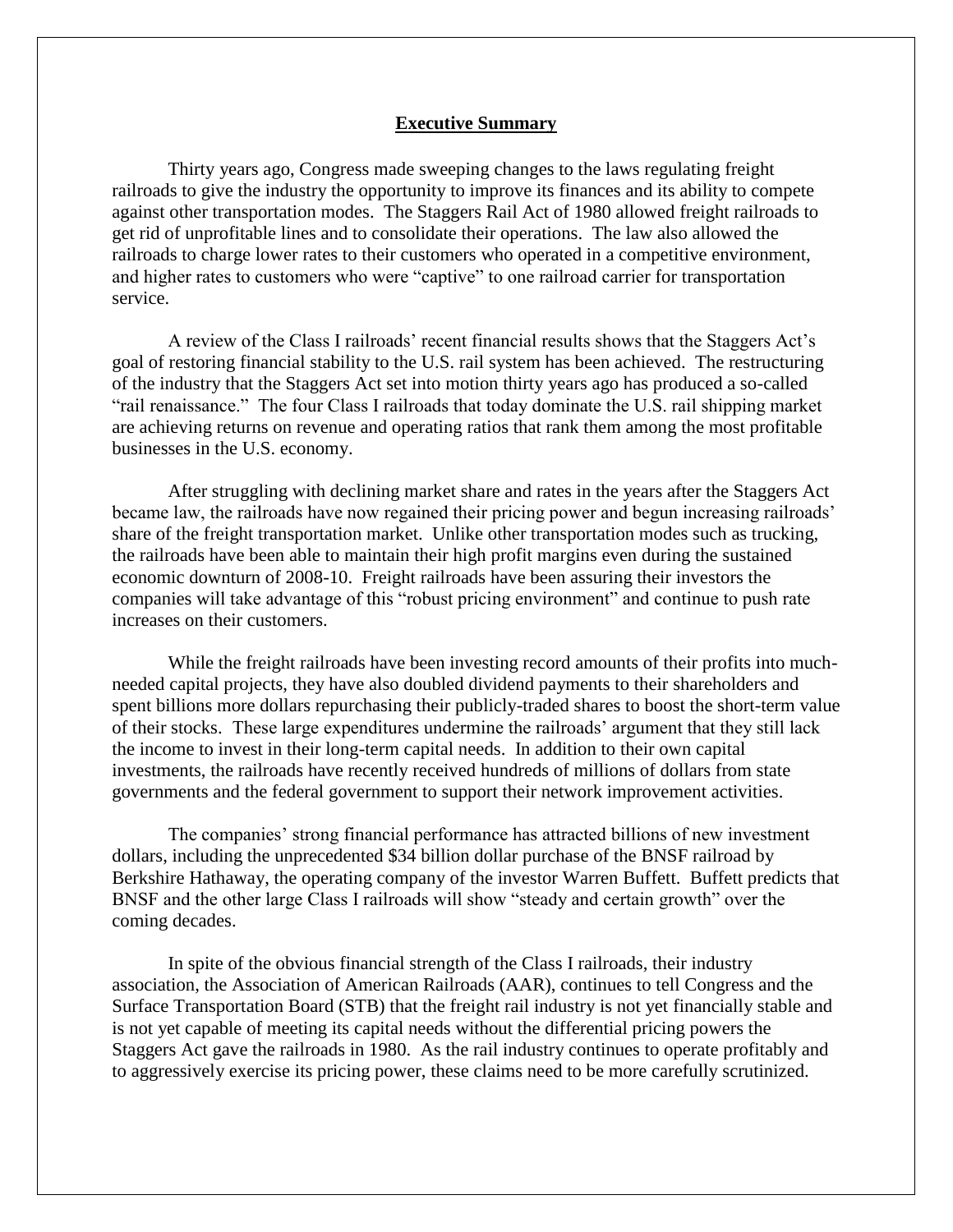#### **I. Past Financial Problems in the Rail Industry**

Faced with a national railroad system in financial decline and physical disrepair, Congress passed the Staggers Rail Act (Staggers Act) in 1980.<sup>1</sup> Citing the railroads' declining share of intercity freight transportation and the industry's poor financial performance, the authors of the Staggers Act said the purpose of the law was to provide "the opportunity for railroads to obtain adequate earnings to restore, maintain, and improve their physical facilities while achieving the financial stability of the national rail system."<sup>2</sup>

The law directed the Interstate Commerce Commission (and its successor, the Surface Transportation Board) to shift its regulatory focus from rate-making to the financial health of the railroad industry. Under this new approach, "the Commission is required to make efforts to ensure that rail carriers earn adequate revenues."<sup>3</sup> The Act legalized private transportation contracts, encouraged railroad mergers, and accelerated abandonment of unprofitable rail lines.

In order to increase the railroads' ability to earn "adequate revenues," the Staggers Act allowed railroads to charge higher rates to shippers over which they had "market dominance."<sup>4</sup> Because railroads could not build their fixed business costs into the rates they charged shippers who had access to competing transportation modes—such as trucks, barges, or other railroads— Congress allowed them to charge higher markups on so-called "captive" shippers without viable transportation alternatives. In order to increase the rail industry's revenues, the Act required regulators to accept as "reasonable" even rates with very high captive-shipper markups.<sup>5</sup> According to the authors of the Staggers Act, regulators would have greater authority to review this so-called "differential pricing" when the railroads were once again financially stable businesses.<sup>6</sup>

The pricing and regulatory reforms in the Staggers Act led to wide-ranging changes in the railroad industry. In 1980, there were 39 Class I railroads, employing 458,000 workers, and

3 *Id.* at 89.

l

<sup>4</sup> *Id.* at 90-91; 49 U.S.C. § 10707.

 $<sup>5</sup>$  A captive shipper is not entitled to STB review of the reasonableness of a rate unless it can demonstrate</sup> that the rate produces revenues above 180% of the railroad's "variable costs" in providing the service, and that is has no other transportation alternatives.  $49 \text{ U.S.C.}$  § 10707. In the railroad industry, "variable costs" are the expenses a railroad carrier incurs in the course of a particular shipment of goods, while "fixed costs" (also known as "joint and common costs") are the expenses railroads incur to maintain their networks, but are not attributable to specific customers or shipments.

<sup>6</sup> Staggers Rail Act of 1980 Conference Report, *supra* note 2, at 91. ("The Conferees have adopted the concept of a jurisdictional level that varies according to the performance of the railroad industry. When the industry is earning revenues which are adequate, it is appropriate for the Commission to have the authority to review rate increases more carefully.").

<sup>&</sup>lt;sup>1</sup> Staggers Rail Act of 1980, Pub. L. No. 96-448.

<sup>2</sup> U.S. House of Representatives, *Staggers Rail Act of 1980 Conference Report*, 96th Cong. (H.R. Rep. No. 96-1430) at 80.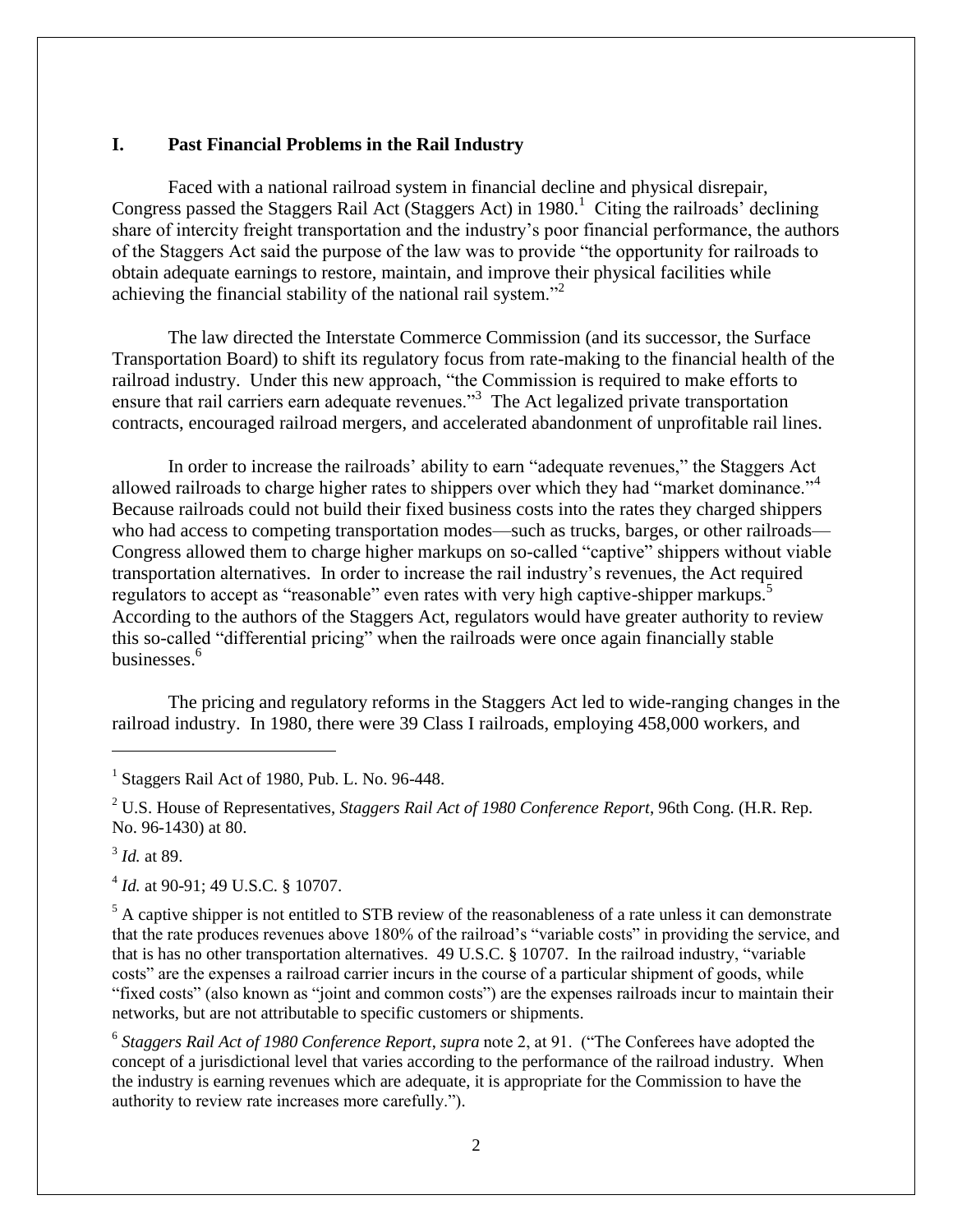owning 270,623 miles of track.<sup>7</sup> Thanks to a wave of mergers and consolidation in the 1980s and 1990s, today there are only seven Class I railroads. In 2008, these companies employed 164,000 workers and owned 160,734 miles of track.<sup>8</sup> In spite of the fact that the Class I railroads own significantly less track and employ fewer workers than they did in 1980, their network handled almost twice as much cargo in 2008 (1.7 trillion revenue ton-miles) than it did in 1980 (918 billion revenue ton-miles). $9^9$ 

Also unlike 1980, today four Class I railroads dominate the long-haul freight market and function as "regional duopolies" in the eastern and western United States.<sup>10</sup> Burlington Northern Santa Fe (BNSF) and Union Pacific dominate freight rail transportation west of the Mississippi, and CSX and Norfolk Southern dominate the business east of the Mississippi. In 2008, these four railroads accounted for over 90% of Class I freight shipments and over 92% of Class I railroads' \$61 billion in revenues.<sup>11</sup>

## **II. Current Financial Picture**

In their official communications with the Surface Transportation Board (STB), freight railroad carriers consistently tell their regulators that while their industry's financial condition has significantly improved since 1980, they have not yet reached the "financial stability" goal established in the Staggers Act. In 2007, for example, the Association of American Railroads (AAR), the rail industry's trade group, told the STB that since the passage of the Staggers Act, Class I railroads have "only slowly made progress toward the goal of long-term financial sustainability."<sup>12</sup> While "freight railroads are finally showing tangible signs that financial sustainability might be within reach," the AAR concluded, the companies have not yet reached that point. $^{13}$ 

A year later, in April 2008, AAR told the STB in written testimony that the railroads' profitability was "still far from stellar in comparison to the many other industries against which

 $\overline{\phantom{a}}$ 

<sup>12</sup> Comments of the Association of American Railroads, *STB Ex Parte No. 671, Rail Capacity and Infrastructure Requirements* (April 4, 2007). The STB filings that are cited in this report can be obtained by searching the STB's online database by docket number at

http://www.stb.dot.gov/home.nsf/EnhancedSearch?OpenForm&Type=F.

 $^{13}$  *Id.* 

<sup>7</sup> Association of American Railroads, *Railroad Facts, 2009 Edition* (2009).

<sup>8</sup> *Id.*

 $\delta$  *Id.* Railroads measure the total amount of freight they ship using the measure "revenue ton miles," which is the weight of paid tonnage multiplied by the total number of miles the freight has been transported.

<sup>&</sup>lt;sup>10</sup> Wolfe Research, A Training Manual. Will Rail Renaissance Survive Recession and Re-Regulation? (May 2009), at 10. (hereinafter "Wolfe, Training Manual")

<sup>&</sup>lt;sup>11</sup> Association of American Railroads, *Railroad Ten-Year Trends, 1999-2008* (Feb. 2010).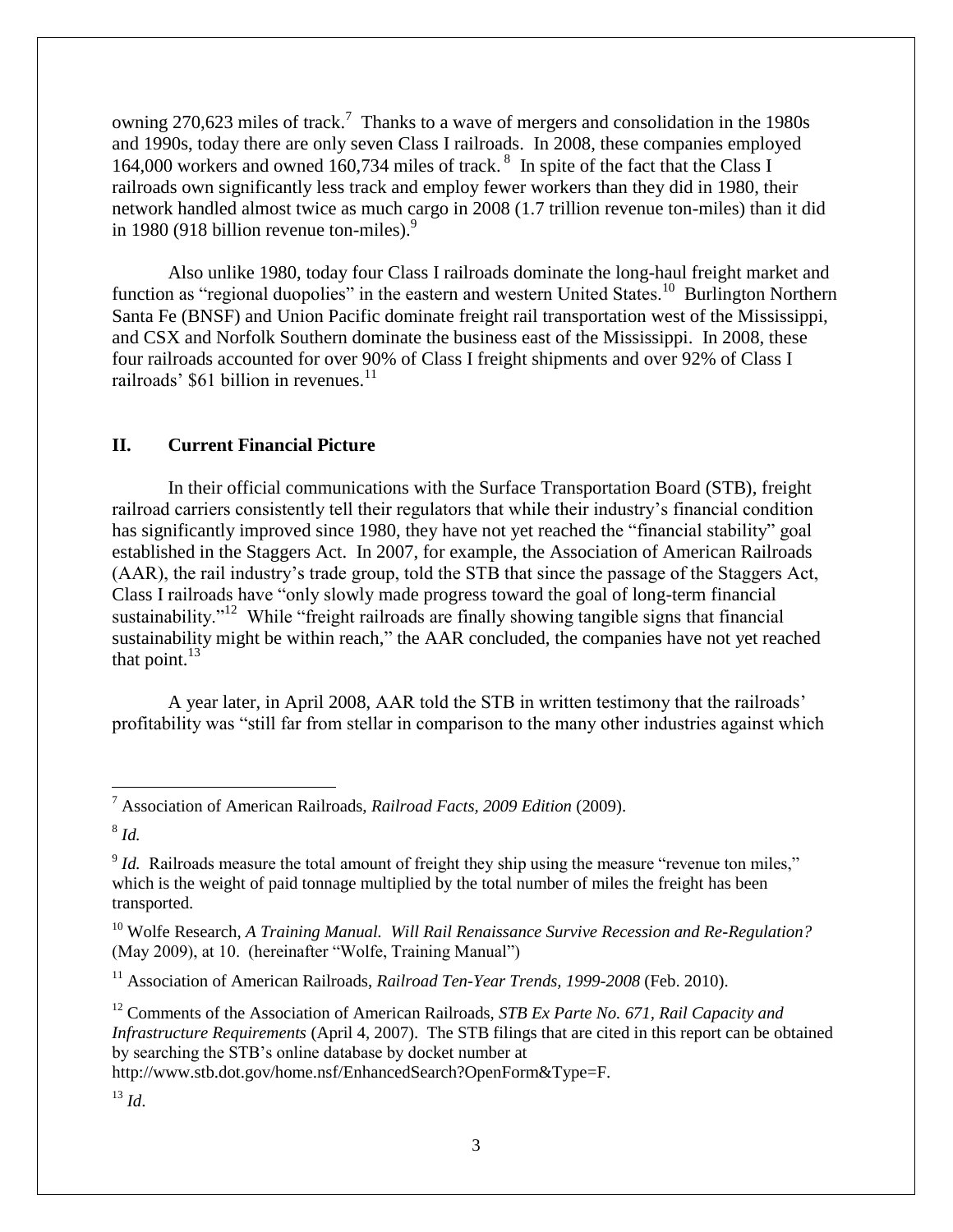railroads compete for capital" and that "rail industry profitability has consistently lagged most other industries – and that is still the case today."<sup>14</sup>

While the rail industry's regulatory filings with the STB portray an industry that is still struggling to attract capital and to compete with the other transportation modes, the railroads' public financial results tell a different story. According to the four largest rail companies' Securities and Exchange Commission (SEC) filings, in recent years, these companies have far exceeded the Staggers Act's goal of bringing the railroads back from the brink of ruin to financial sustainability. In fact, today, the large U.S. rail companies are some of the most profitable publicly-traded companies in the world.

Policy makers, outside analysts, and the railroads themselves agree that today's industry bears little resemblance to the financially failing, inefficient rail industry of 1980. In 2007, the U.S. Department of Transportation told the STB that the Staggers Act has been "profoundly" successful," noting that the railroads are financially healthy, the industry's infrastructure has been modernized, productivity is high, and shippers have benefitted from lower average rates.<sup>15</sup> According to BNSF's CEO, Matthew Rose, after Staggers passed in 1980, the railroads spent two decades going on a "productivity binge, wringing out excess costs, getting rid of inefficient lines, finding wage rates that we all could live within, both for employees and our companies." He told *USA Today*, "we think we are a very productive institution at this time."<sup>16</sup>

As a result of these changes, as well as increases in highway congestion and fuel costs, the railroad industry is no longer at a competitive disadvantage to other transportation modes, as it was when the Staggers Act was passed in 1980. According to a financial analyst at BB&T Capital Markets, four years ago, trucks handled 80% of the freight hauls between 700 and 1,000 miles, while today trucks and railroads split this market.<sup>17</sup> A well-respected transportation analyst, Wolfe Research, predicts that railroads will "likely continue to take market share from the less fuel-efficient and increasingly less productive truck industry."<sup>18</sup>

A review of the largest four railroads' Securities and Exchange Commission (SEC) filings shows just how profitable the large rail companies have become over the last decade. Figure I demonstrates that the four largest U.S. rail carriers have nearly doubled their collective profit margin in the last ten years to  $13\%$ .<sup>19</sup> In fact, in 2008, the railroad companies' 12.6%

l

<sup>&</sup>lt;sup>14</sup> Written Testimony of the Association of American Railroads, *STB Ex Parte No. 677, Common Carrier Obligation of Railroads* (April 17, 2008).

<sup>15</sup> Written testimony of Jeffrey N. Shane, Under Secretary for Policy, Department of Transportation, *STB Ex Parte No. 671, Rail Capacity and Infrastructure Requirements* (April 4, 2007).

<sup>16</sup> *Warren Buffett sees strong rail system as key to U.S. growth*, USA Today (Mar. 25, 2010).

<sup>17</sup> *Burned Before, Railroads Take Risks*, Wall Street Journal (June 28, 2010).

<sup>&</sup>lt;sup>18</sup> Wolfe, Training Manual at 6.

 $19$  The accounting measure used to measure profitability in this report is "profit margin" or "return on revenue," which is the percentage of a company's revenues that is net income. AAR and other industry representatives sometimes selectively use another financial ratio, the "return on shareholders' equity," to argue that the railroad industry's profits are modest compared to other sectors. Return on equity measures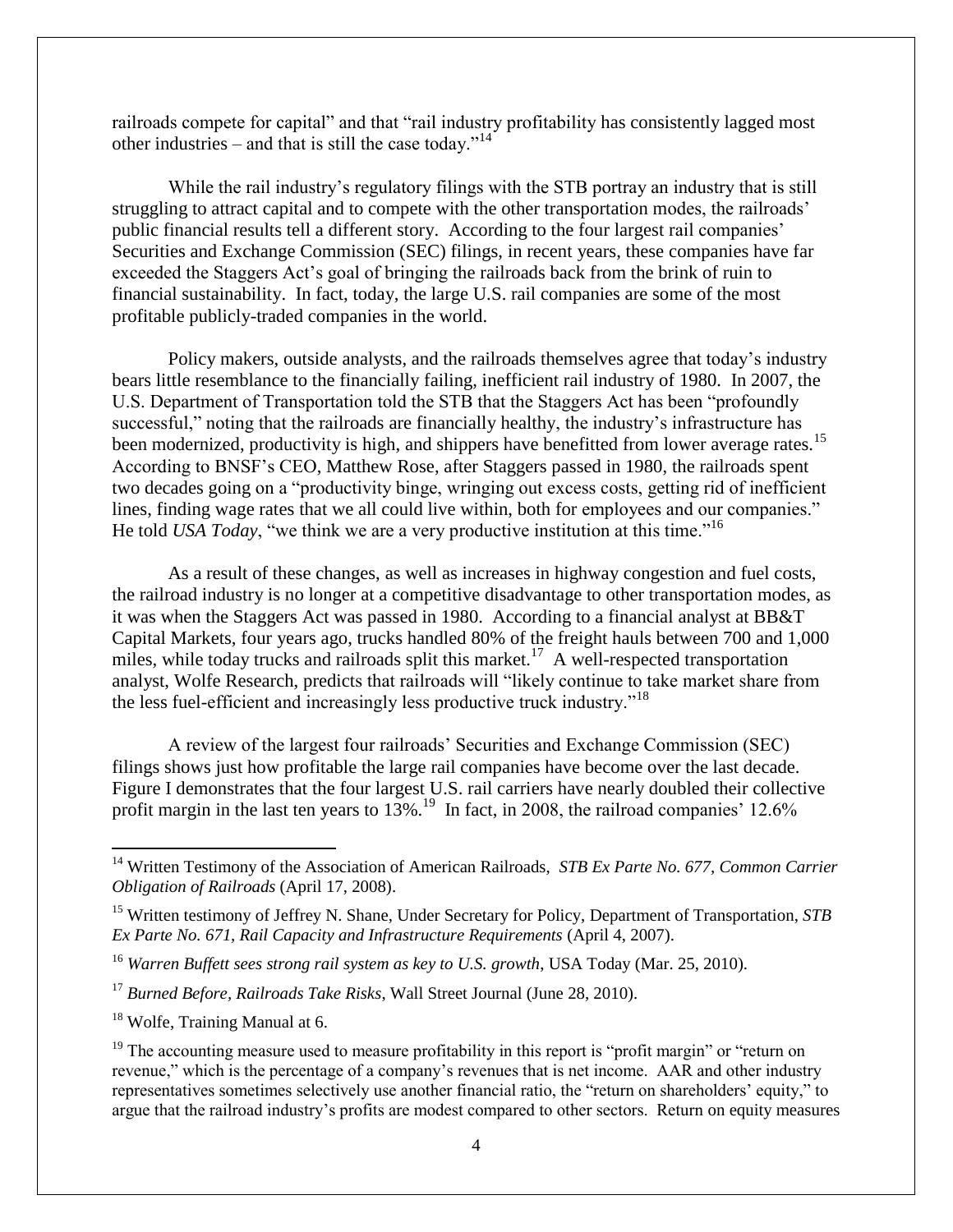profit margin placed the industry fifth out of 53 industries on *Fortune*'s list of "most profitable" industries," trailing only the communications, Internet, pharmaceutical, and medical device industries.<sup>20</sup> Between 2001 and 2008, the railroad industry was ranked in the top ten on *Fortune*'s profitability list seven out of eight times. While the railroads were telling their regulators that their profitability trailed most other U.S. companies, they were actually among the U.S. economy's top performers.



*Figure 1 – Combined Profit Margins (Net Income/Revenue) for BNSF, Union Pacific, CSX, and Norfolk Southern, 2000-09 (Source: SEC filings)*

## **III. Investor Interest in the Freight Railroad Industry**

 $\overline{a}$ 

The companies' SEC filings over the past decade do not show that the railroad industry is "lagging behind" other industries, as AAR told its regulators in 2008. In fact, the railroads' growth in earnings and profitability has outpaced almost all of the other large industries it competes with for capital in the equity markets. Over the last decade, the large railroad companies have reported higher revenues and stable or only slowly-growing expenses, even during the recent economic recession. This relationship between operating expenses and

not all net income, but only the income a company retains from year to year for future growth. Return on equity can be negatively affected by paying dividends or buying back stock. The Class I railroads' recent stock buyback activities are discussed in Section V of this report.

<sup>20</sup> Fortune, *2008"s Top Industries: Most Profitable, Return on Revenues* (online at http://money.cnn.com/magazines/fortune/fortune500/2009/performers/industries/profits/) (accessed Aug. 27, 2010).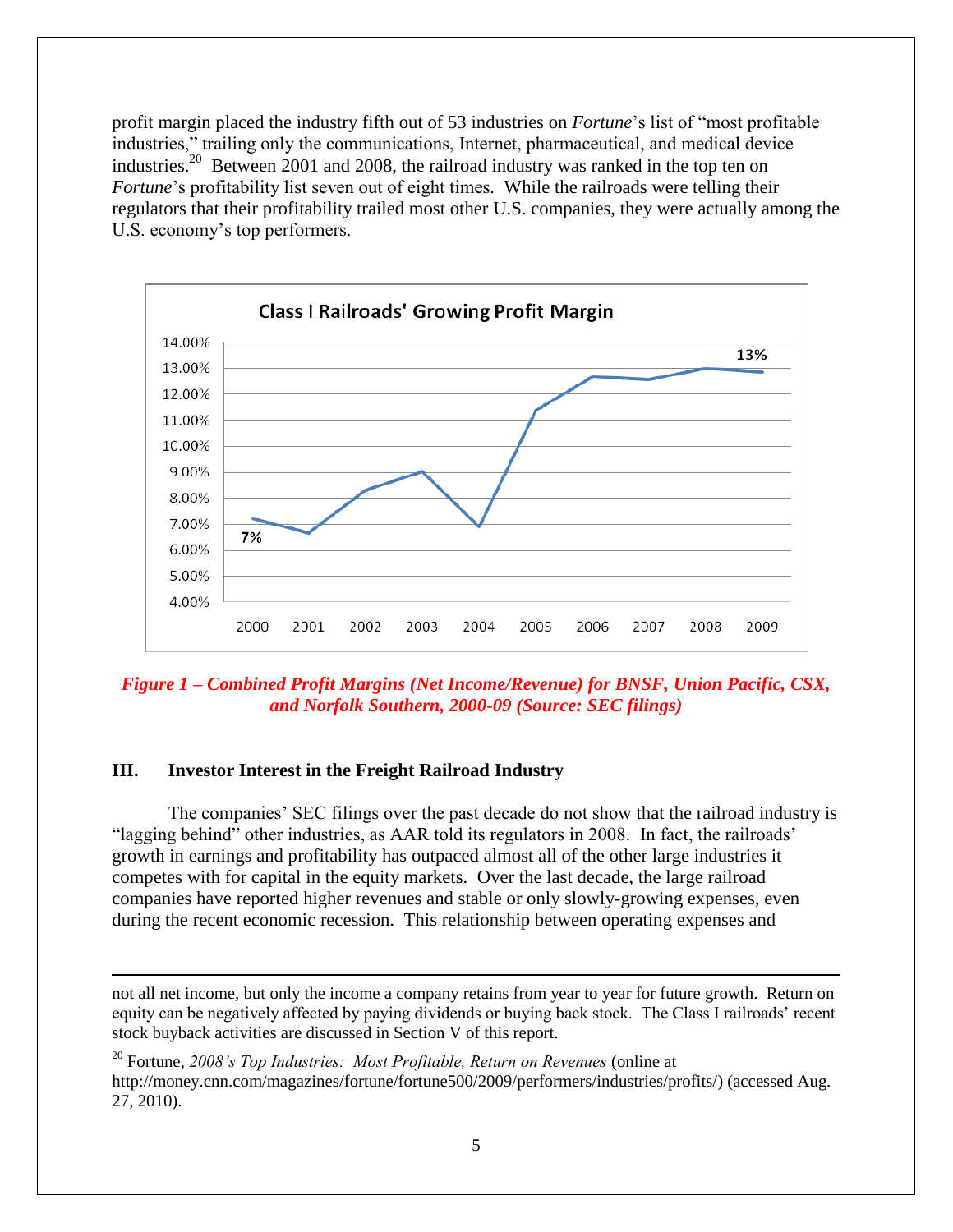revenues is known as the "operating ratio," and is an important indicator of financial performance in many transportation sectors, including the rail and trucking industries.<sup>21</sup>

As Figure II demonstrates, railroads have been steadily lowering their operating ratios over the past decade, reaching a ten-year low in 2009. This 2009 result is especially impressive, since it was achieved in the midst of a severe economic downturn.



# *Figure II – Combined Operating Ratios (Expenses/Revenues) for BNSF, Union Pacific, CSX, and Norfolk Southern, 2000-09 (Source: SEC filings)*

As the railroad industry's profit margins have risen and their operating ratios have dropped, investors have taken notice. As Figure III shows, the stock value of the four largest rail carriers over the past ten years has far exceeded the average stock value of the large U.S. companies that are part of the S&P 500. An index of large railroad company stocks monitored by Wolfe Research appreciated 119% between 2003 and 2009; the S&P index was down 0.3% during the same period.<sup>22</sup> Recent quantitative stock reports published by Standard & Poor's give quality rankings of "A", "A-", and "B+" to Union Pacific, Norfolk Southern, and CSX, respectively. Union Pacific and Norfolk Southern scored above the 90th percentile on S&P's

 $\overline{a}$ 

<sup>&</sup>lt;sup>21</sup> See e.g., Testimony of Michael J. Ward, Chairman and CEO, CSX Corporation, U.S. House Committee on Transportation and Infrastructure, Subcommittee on Railroads, Pipelines, and Hazardous Materials, *Hearing on Investment in the Rail Industry*,  $110^{th}$  Congress (March 5, 2008) (H. Rept. 110-104). (―Operating ratio, which is inverse margin or the ratio of operating expenses to operating revenues expressed as a percentage, is a widely used performance measurement in the railroad industry.")

 $22$  Wolfe, Training Manual at 6.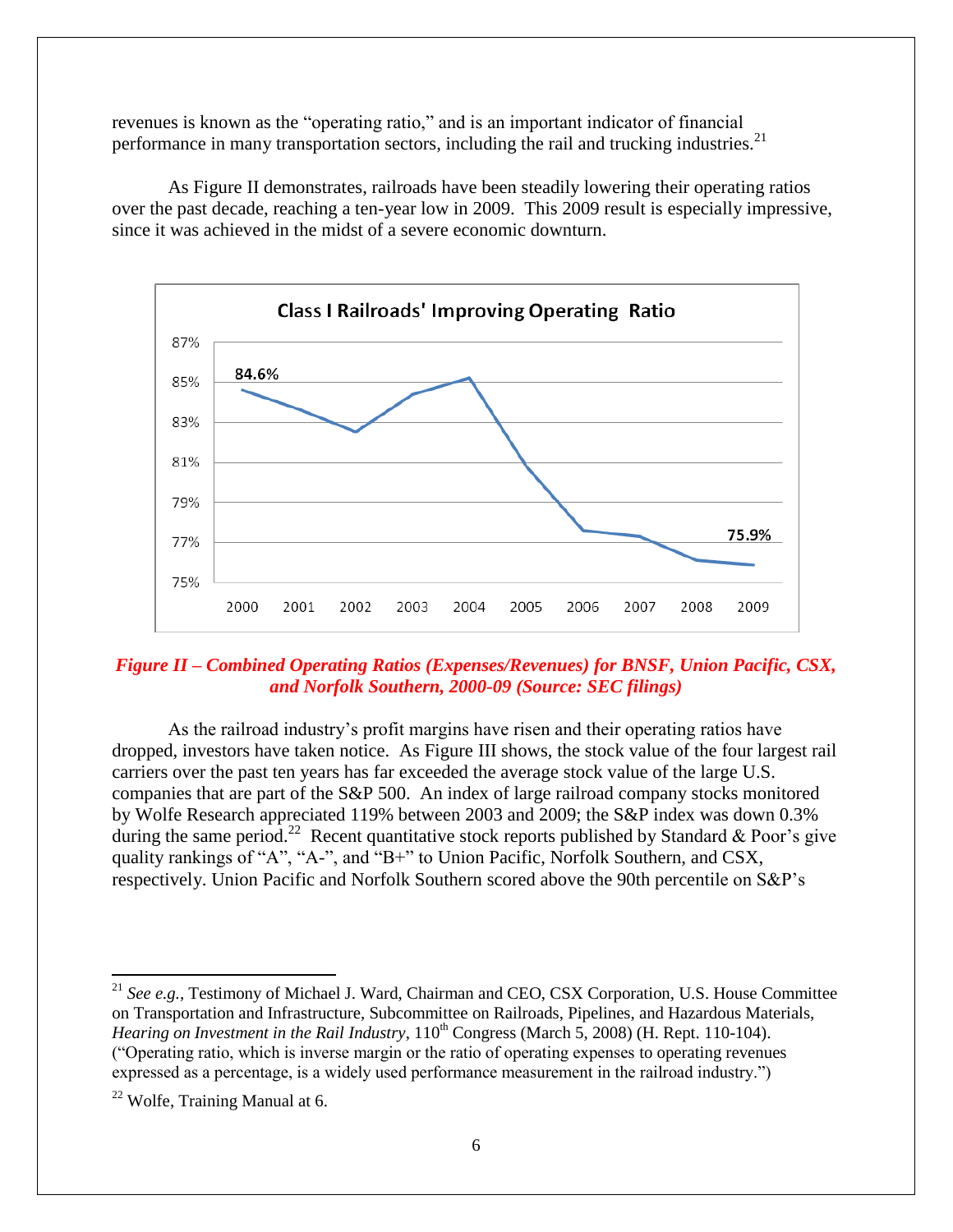"Investability Quotient," a measure of an investment's desirability, while CSX received a score of 89%. $^{23}$ 



*Figure III – Stock Performance of BNSF, Union Pacific, CSX, and Norfolk Southern Compared to the S&P 500 Index, 2000-09 (Source: Google Finance)*

In November 2009, the investor Warren Buffett expressed his great confidence in the financial sustainability of the railroad industry by announcing that his company, Berkshire Hathaway, would purchase the 77.4% of the BNSF railroad his company did not already own. The deal was valued at approximately \$34 billion, making it the largest ever acquisition in Berkshire Hathaway history.<sup>24</sup>

In discussing his acquisition of BNSF, Buffett said he believed his investment in BNSF would deliver "steady and certain growth" over the coming decades.<sup>25</sup> He also predicted that the U.S. rail industry has a "dynamic and profitable future" and that all four big freight railroads will " do very well" in the coming decades because they are the only mode of freight transportation that will be able to keep up with the American economy's increasing demand for consumer

 $\overline{\phantom{a}}$ 

<sup>23</sup> Standard & Poor's, Union Pacific, *Quantitative Stock Report* (Sep. 4, 2010); Standard & Poor's, Norfolk Southern, *Quantitative Stock Report* (Sep. 4, 2010); Standard & Poor's, CSX, *Quantitative Stock Report* (Sep. 4, 2010). Since its purchase by Berkshire Hathaway (see below), BNSF shares are no longer listed on the New York Stock Exchange.

<sup>24</sup> Burlington Northern Santa Fe Corporation and Berkshire Hathaway, Inc. Joint Press Release, *Berkshire Hathaway Inc. to Acquire Burlington Northern Santa Fe Corporation (BNSF) for \$100 Per Share in Cash and Stock* (Nov. 3, 2009).

<sup>&</sup>lt;sup>25</sup> *Buffett: Railroad business is 'in tune with the future'*, USA Today (Nov. 4, 2009).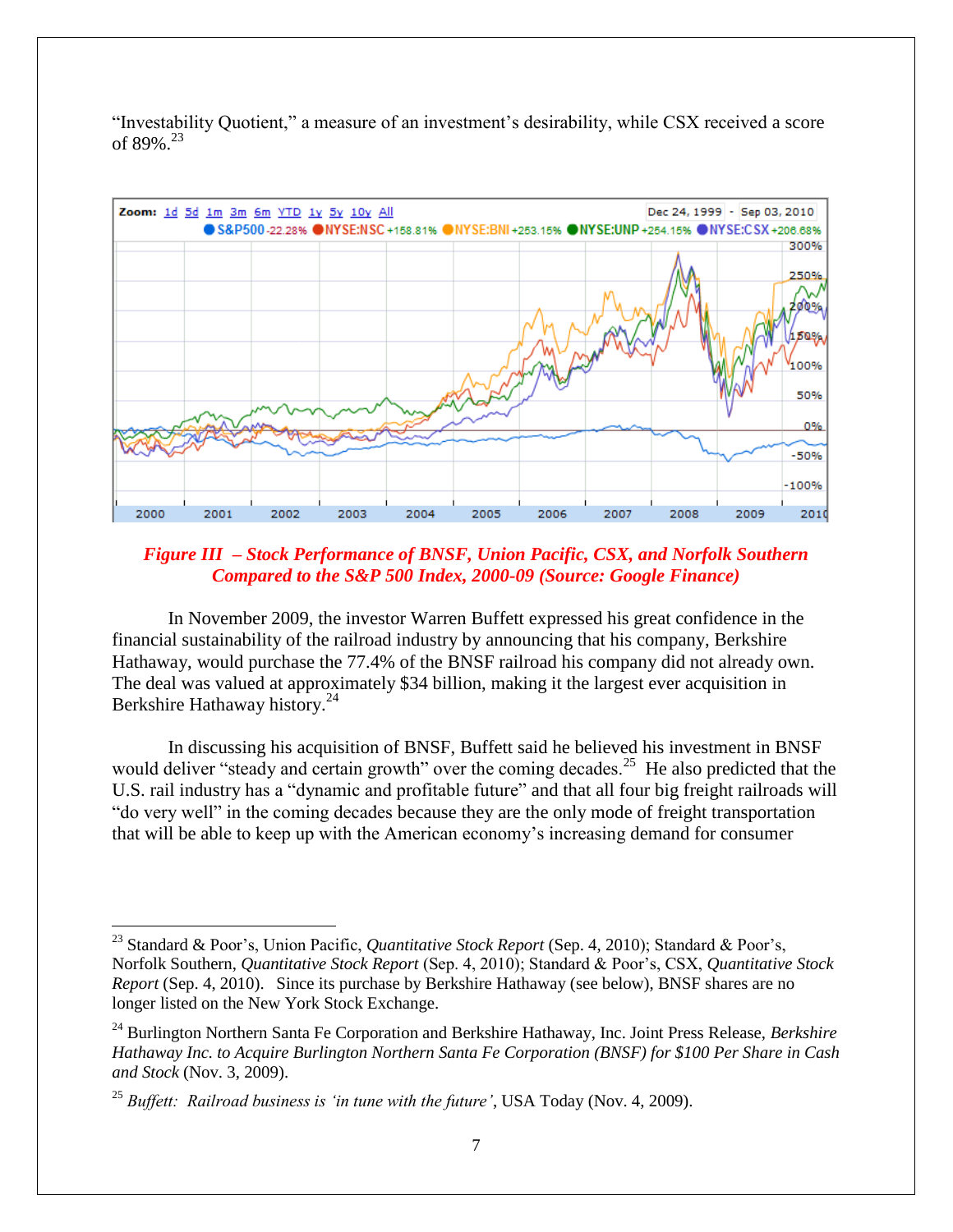goods and raw materials.<sup>26</sup> Analysts suggest that as much as \$18 billion poured into the rail industry in the wake of Mr. Buffett's BNSF announcement.<sup>27</sup>

In his annual letter to Berkshire shareholders, Mr. Buffett noted the similarities between the capital-intensive railroad industry and the regulated electric utilities his company already owned. Like electric utilities, railroads "provide fundamental services that are, and will remain, essential to the economic well-being of our customers, the communities we serve, and indeed the nation." He predicted that Berkshire's investment in BNSF would "deliver significantly increased earnings over time, albeit at the cost of our investing many tens – yes, tens – of billions of dollars of incremental equity capital."<sup>28</sup>

#### **IV. Railroad Industry Pricing Power**

The railroad industry correctly points out that after the Staggers Act gave the railroads the ability to negotiate prices with shippers, railroad rates dropped significantly. According to the AAR, after adjusting for inflation, rail rates are still lower than they were in 1980.<sup>29</sup> The railroads' presumed inability to raise rates on freight shippers with competitive alternatives has long been the industry's justification for its differential pricing practices. Because they cannot adequately recover their costs from shippers with transportation alternatives, railroads are allowed to charge higher rates to "captive" shippers without alternatives. $30$ 

One of the recent structural changes that the railroad industry does not highlight is that since 2004, railroads have regained their ability to raise prices on their non-captive customers. One leading industry analyst, Wolfe Research, refers to this change as the industry's "pricing renaissance."<sup>31</sup> As Figure IV demonstrates, for a number of years after the Staggers Act was enacted, rail prices measured against inflation fell by an average of 3.6% a year. Since 2004, however, Class I railroads have been raising prices by an average of 5% a year above inflation.<sup>32</sup> And even during the recent recession, while other modes of freight transportation have cut their rates, the Class I railroads have been able to push year-over-year price increases onto their customers.<sup>33</sup> 

<sup>26</sup> *Warren Buffett sees strong rail system as key to U.S. growth*, USA Today (Mar. 25, 2010).

<sup>27</sup> *Id.*

 $\overline{\phantom{a}}$ 

 $^{28}$  Berkshire Hathaway Letter to Shareholders (Feb. 26, 2010) (online at http://www.berkshirehathaway.com/letters/2009ltr.pdf).

<sup>29</sup> Association of American Railroads, *A Short History of U.S. Freight Railroads* (May 2010) (online at http://www.aar.org/incongress/~/media/aar/backgroundpapers/ashorthistoryofusfreightrailroads.ashx).

<sup>30</sup> Government Accountability Office, *Freight Railroads: Industry Health Has Improved, but Concerns about Competition and Capacity Should Be Addressed* (Oct. 2006) (GAO 07-94). See also the discussion in Section I above.

<sup>31</sup> Wolfe, Training Manual at 33.

<sup>32</sup> *Id.* at 35.

<sup>33</sup> *Id.* at 43.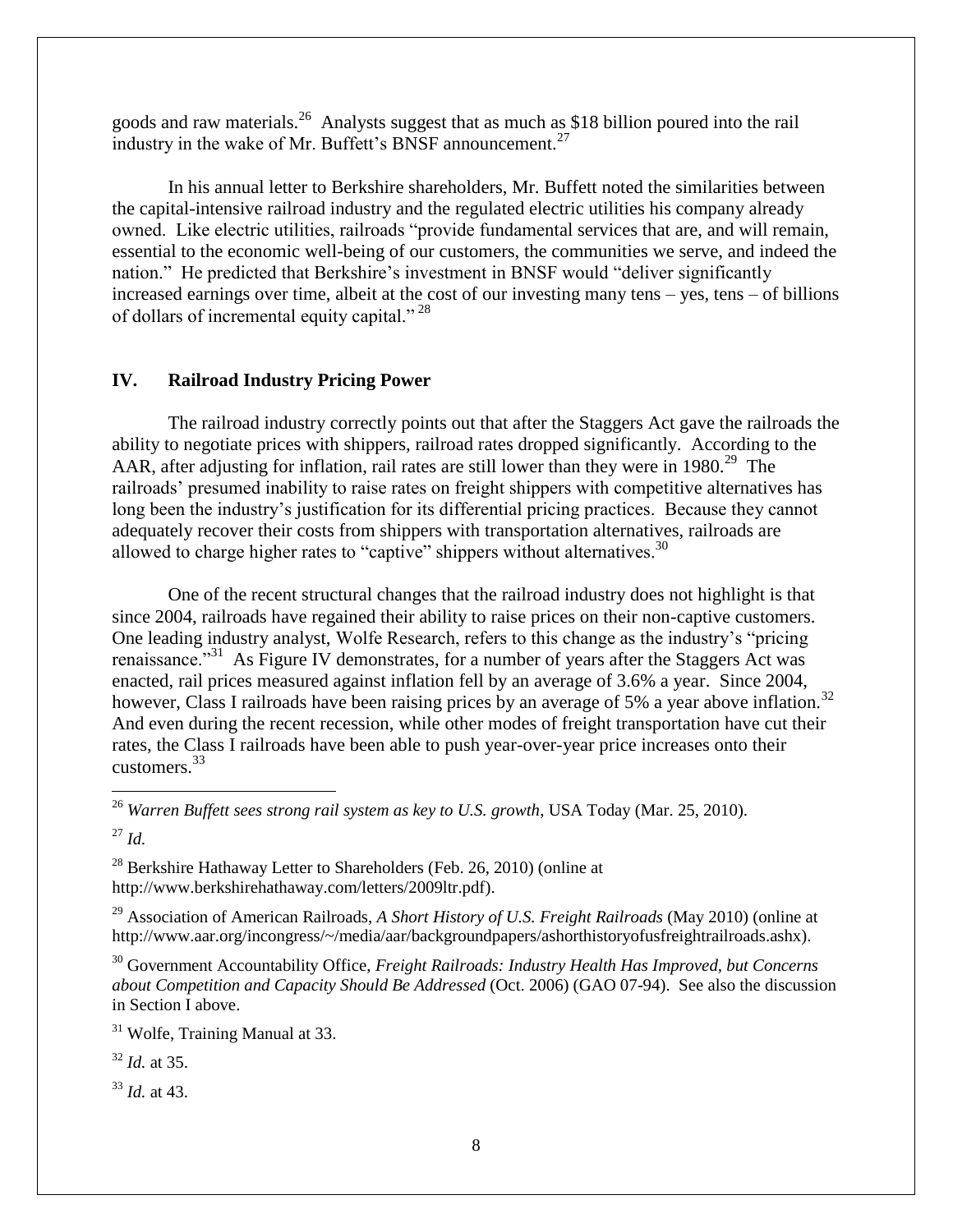This new "pricing power" has led to significant top-line revenue growth for Class I railroads and has resulted in the swelling profit margins described in the sections above. And according to Wolfe Research, because railroad rates are still below their inflation-adjusted 1980 levels, the freight rail carriers believe they will have a "solid multi-year glide path to continued strong rail pricing hikes regardless of the economic environment.<sup>334</sup> A recent Morgan Stanley analysis of the rail industry notes that in the current environment of strong railroad pricing power, "[r]ate negotiations continue to be difficult for shippers and competition remains minimal."<sup>35</sup>



#### *Figure IV- Annual Class I Rail Rates and Revenues, 1980-2008 (Source: Wolfe Research using Association of American Railroads Data)*

In recent conversations with their investors, the rail companies have discussed this increase in pricing power and their expectation that it will continue in the future. In a recent investor call, Union Pacific's CEO, James Young, commented, "[t]he pricing environment is stronger today than it's been in a long time…I feel very good about the potential in the pricing

 $\overline{a}$ 

<sup>34</sup> *Id.* at 35.

<sup>35</sup> Morgan Stanley Research, North American Transportation, *Freight Transportation: Rails 2Q10 Review*  (Aug. 6, 2010).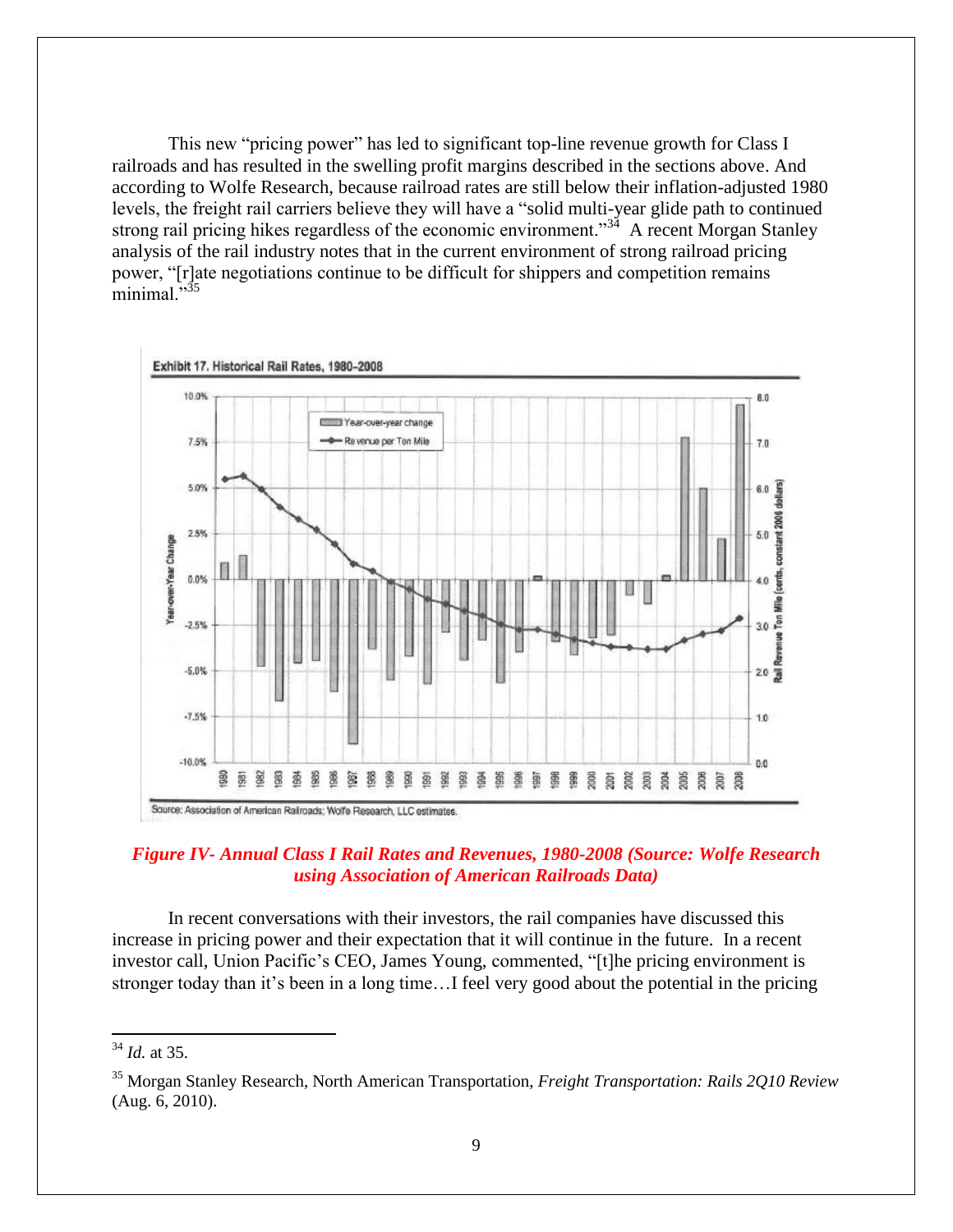side going forward."<sup>36</sup> A CSX senior executive, Clarence Gooden, made a similar prediction in his company's second-quarter 2010 investment call, when he said, "[l]ooking forward, we continue to expect core price increases to exceed rail inflation."37

A number of factors seem to lie behind the railroads' new "robust pricing environment."<sup>38</sup> Post-Staggers Act industry consolidation and capacity reduction slowly eliminated the excess supply of rails and rail service, while the railroads invested in making their remaining operations more productive. One industry analyst estimates that the railroads moved from a position of "material excess capacity" to "tight capacity" in the late 1990s or early 2000s and that the pendulum has continued to swing further in the industry's favor as demand for rail services continues to grow, particularly in the intermodal, coal, and grain markets.<sup>39</sup>

Another factor that has contributed to the industry's renewed pricing power over the past few years is its shift to short-term contracts with its customers. After the passage of the Staggers Act, during the time they had weak pricing power, the freight railroads entered into long-term contracts with many of their customers. As these so-called "legacy contracts" are expiring, railroads are replacing them with shorter-term contracts—sometimes for terms as short as one year—at significantly higher rates. Shippers also report that railroads are more frequently offering unilateral "take-it-or-leave-it" contracts to customers, a practice that bears more resemblance to setting a tariff rate than establishing a price through negotiation.<sup>40</sup>

Analysts view these expiring legacy contracts as an important source of pricing gains over the next few years. According to Wolfe Research, "[a]s these rail contracts are repriced over the next several years for the first time since the rails gained pricing power in 2004, we believe the rails will be recording material rate increases that could exceed 100% in some cases of very old and underpriced business. (e.g., ten-year old coal contracts)."<sup>41</sup> Morgan Stanley recently rated Union Pacific as its top Class I rail stock based on the fact that the company has the largest percentage of "revenue under legacy contract left to reprice."<sup>42</sup>

<sup>39</sup> *Id.* at 34-35.

 $\overline{\phantom{a}}$ 

<sup>41</sup> Wolfe, Training Manual at 45.

 $36$  Union Pacific Corporation  $2<sup>nd</sup>$  Quarter 2010 Earnings Conference Call (July 22, 2010).

 $37$  CSX Corporation  $2<sup>nd</sup>$  Ouarter 2010 Earnings Conference Call (July 13, 2010).

<sup>&</sup>lt;sup>38</sup> Wolfe, Training Manual at 9.

 $40$  These types of arrangements were the subject of a rulemaking by the STB that was discontinued because consensus on a new rule could not be reached. *See* STB Ex Parte No. 669 (*Interpretation of the Term "Contract" in 49 U.S.C. 10709*); STB Ex Parte 676 (*Rail Transportation Contracts Under 49 U.S.C. 10709*).

<sup>42</sup> Morgan Stanley Research, North American Transportation, *Freight Transportation: Rails 2Q10 Review* (Aug. 6, 2010).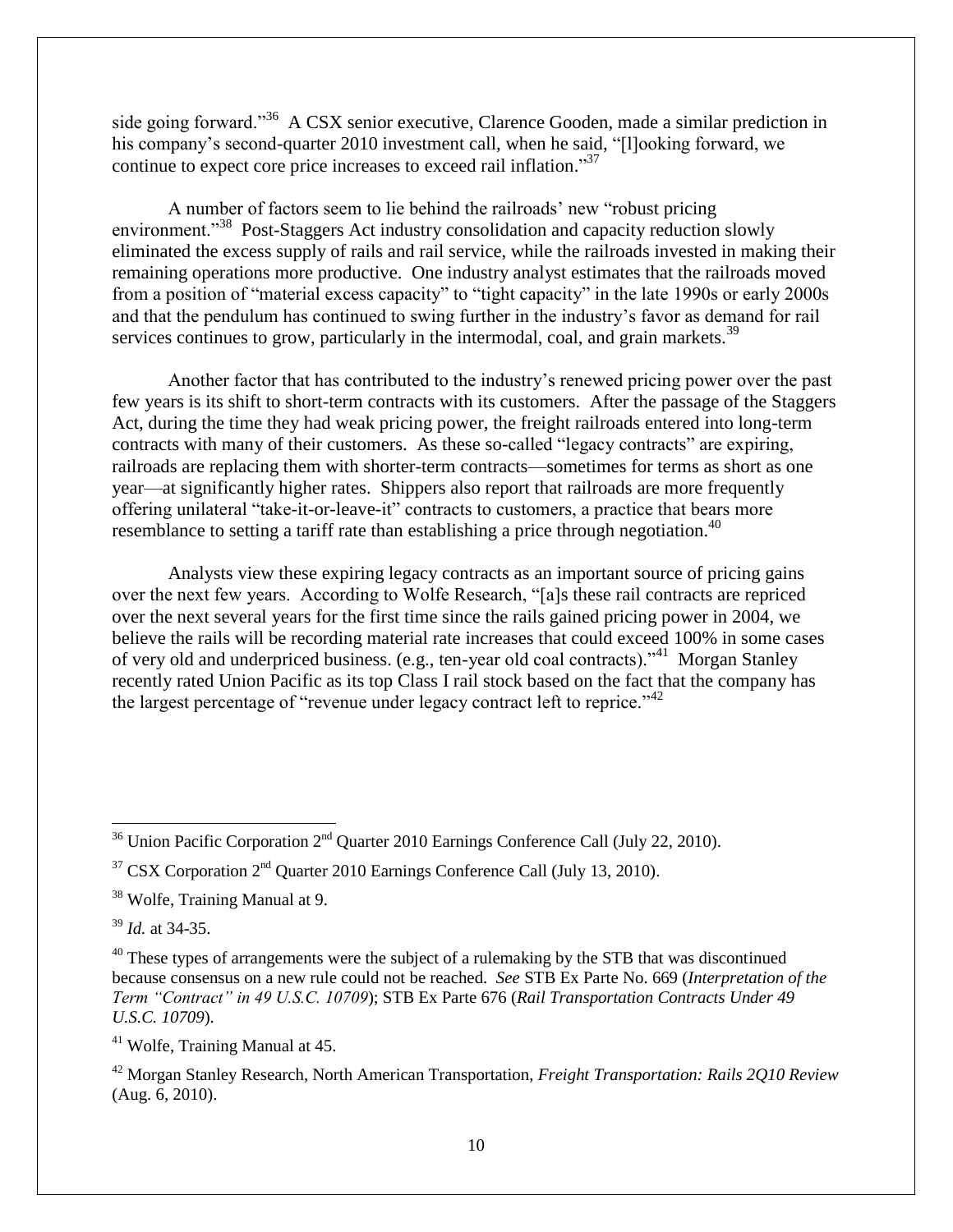#### **V. Railroad Industry Capital Investments**

 $\overline{a}$ 

Because they have the primary financial responsibility for their rail networks, Class I freight rail companies have both high fixed operating costs and constant needs for capital investments. In addition to the high costs of replacing and upgrading physical assets such as track, ties, and engines, major capital investments are required to expand the capacity of the rail network to address the growing demand for freight rail transportation in the United States.<sup>43</sup> While they tell Congress that they are still not producing sufficient revenue to address their longterm capital needs, a review of the railroads' financial filings and their statements to their investors suggests the opposite.

According to SEC reports filed by the four largest Class I railroads and summarized in Figure V, over the past ten years, the companies made a combined total of \$62.5 billion in capital expenditures to replace and upgrade equipment and expand their rail networks. As the companies' revenues grew over the course of the decade, so did their capital investments. The four railroads spent \$4.8 billion in 2000 on capital projects, while they spent \$7.8 billion in 2009. While these capital investment figures are large, in their public relations materials, the freight railroad industry misleadingly makes them appear larger by adding maintenance costs to capital investments and calling the total "Spending on Infrastructure  $\&$  Equipment."<sup>44</sup>

The railroad industry has consistently testified before Congress that while it has heavily invested in its network and will continue to do so, it will not be able to completely pay for all of the improvements necessary for freight railroads to meet the long-term capacity demands of the U.S. economy. These investments include upgrading tracks and signal control systems, expanding terminals, and improving bridges and tunnels. In testimony he delivered before the Senate Commerce Committee in 2009, for example, BNSF CEO, Matthew Rose, said that Class I railroads would fall short of paying for their long-term capital investments by approximately \$40 billion.<sup>45</sup> A few months earlier, Union Pacific's CEO, James Young, told the House Transportation Committee that "our industry is only investing about half the level DOT studies say is needed to meet the demands on freight rail in the future.<sup> $,46$ </sup>

<sup>45</sup> Testimony of Matthew K. Rose, Chairman, President and CEO, BNSF Railway Company, U.S. Senate Committee on Commerce Science, and Transportation, Subcommittee on Surface Transportation and Merchant Marine Infrastructure, Safety and Security, *Addressing Surface Transportation Needs in Rural America*, 111<sup>th</sup> Congress (Aug. 10, 2009) (S. Hrg. 111-490).

<sup>46</sup> Testimony of James R. Young, Chairman, President, and CEO, Union Pacific Corporation, U.S. House Committee on Transportation and Infrastructure, Subcommittee on Railroads, Pipelines, and Hazardous Materials, *Freight and Passenger Rail: Present and Future Roles, Performance, Benefits, and Needs*,  $111^{th}$  Congress (Jan. 28, 2009).

 $^{43}$  The industry is also working to lower its future capital needs by shifting some of its traditional costs to its customers, such as the cost of railcars. In 1987, railcars owned by freight railroad companies moved 60% of tons carried; by 2005, that figure had decreased to 40% of tons carried. Government Accountability Office, *Freight Railroads, supra*, note 30.

<sup>44</sup> *See e.g.,* Association of American Railroads, *Rail Earnings Today Pay for Rail Capacity and Service Improvements for Tomorrow* (May 2010) (online at

http://www.aar.org/incongress/~/media/aar/backgroundpapers/railearningstodaypayforrailcapacityandserv iceimprovementsfortomorrow.ashx).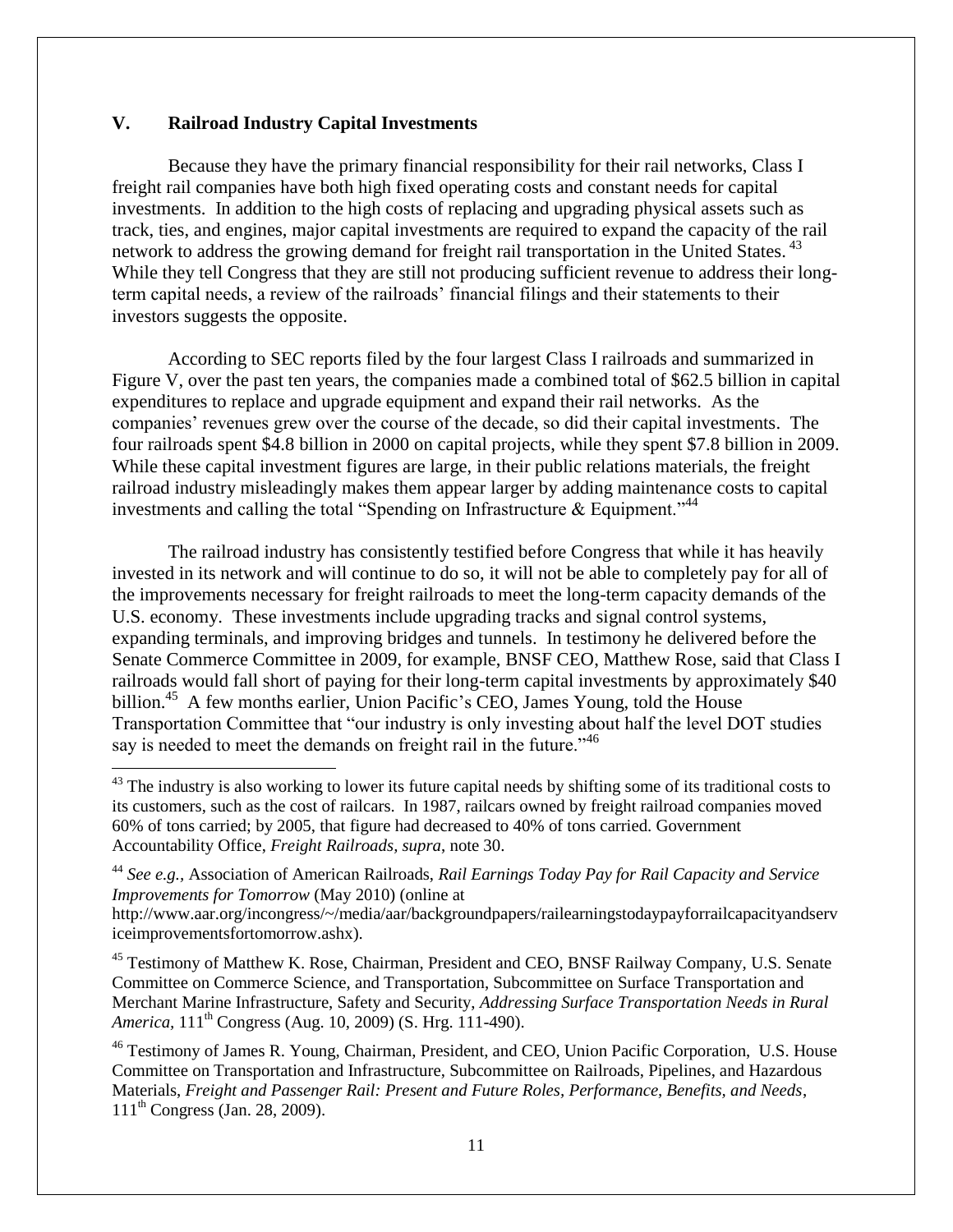These statements are inconsistent with statements Class I railroad officials make about their capital investments to financial analysts in quarterly conference calls. In these calls, company officials routinely assure analysts their capital investments are sufficient to address future needs. In an investor call in late 2007, for example, the CEO of CSX, Michael Ward, told investors that his company was making the capital investments necessary "to prepare for future growth" and that the company would continue to "generate the cash flow to be able to make capital investment for the future."  $47$  In an investor call in April 2010, Mr. Young, the Union Pacific CEO, assured analysts that his company was "continuing to make the critical, long-term capital investments that support the Company's growth strategy." $48$ 



## *Figure V – Combined Capital Expenditures and Public Stock Repurchases of BNSF, Union Pacific, CSX, and Norfolk Southern – 2000-09 (Source: SEC filings)*

Another indication that the Class I railroads believe they are spending sufficient amounts of money on their long-term capital needs is that in recent years, they have used growing portions of their net income to increase their dividend payments and to repurchase their publiclytraded shares. By reducing the number of shares on the market, buybacks have the effect of increasing earnings per share and driving up share prices. The capital expended to buy back shares provides short-term gains in stock value at the expense of investments that increase capacity and productivity. As Figure V shows, the four major U.S. railroads cumulatively spent

 $\overline{\phantom{a}}$ 

<sup>&</sup>lt;sup>47</sup> CSX Corporation 3<sup>rd</sup> Quarter 2007 Earnings Conference Call (Oct. 17, 2007).

 $48$  Union Pacific 1<sup>st</sup> Quarter 2010 Earnings Conference Call (Apr. 22, 2010).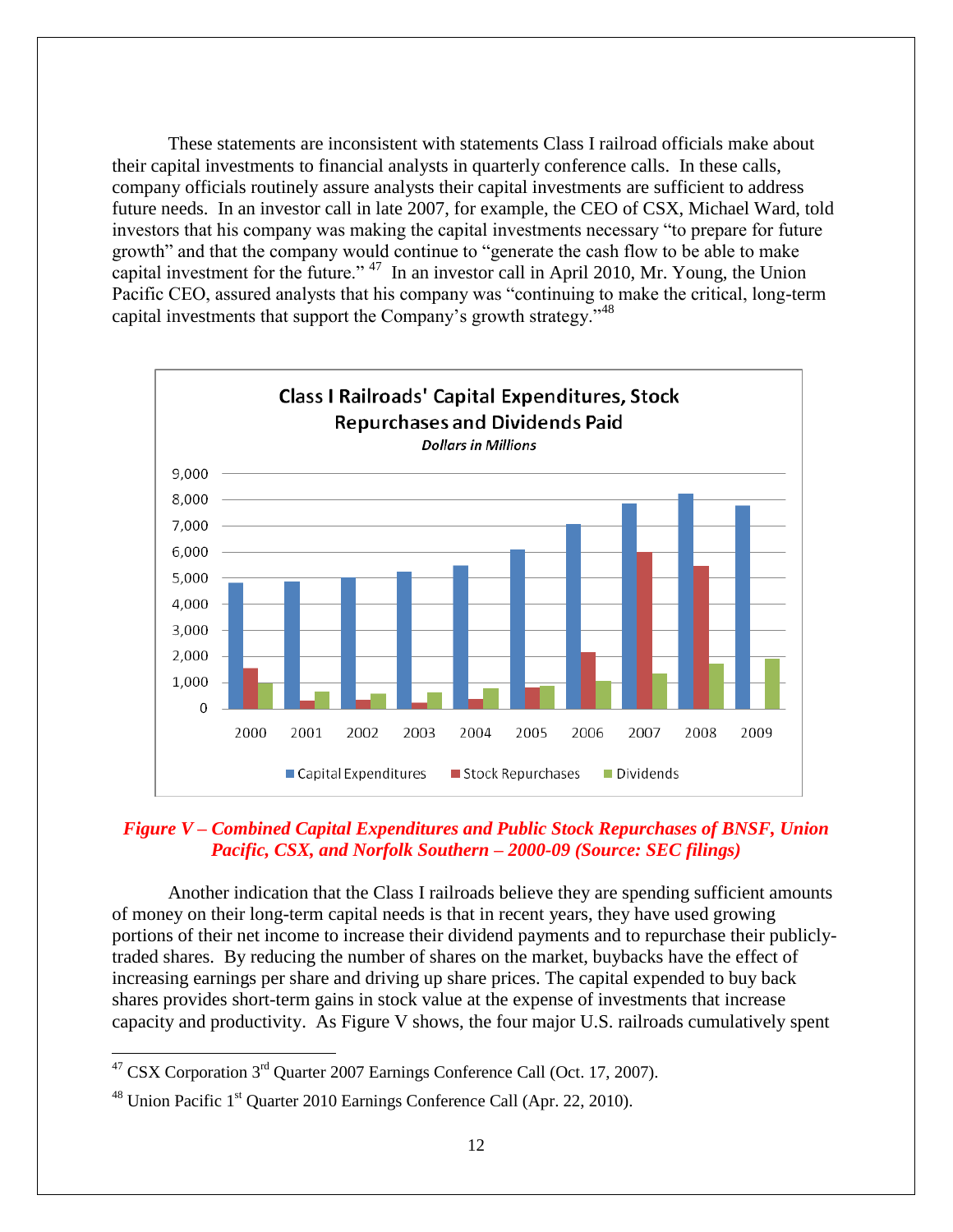over \$2 billion in share repurchases in 2006, over \$6 billion in 2007, and over \$5 billion in 2008. Although none of these companies repurchased shares in 2009, they have resumed their share buyback programs in 2010.<sup>49</sup> According to their most recent SEC quarterly filings, CSX, Norfolk Southern, and Union Pacific have already bought back more than \$1.6 billion worth of shares in 2010.

Another factor that freight railroads do not highlight in their discussions of their longterm capital needs is that several high-profile railroad capacity projects recently have been financed through a combination of public and private funds. Railroads lobby Congress and state governments for taxpayer contributions to their rail infrastructure improvements and have had a few recent successes in establishing such "public-private partnerships."<sup>50</sup>

For example, public money funded almost 50% of Norfolk Southern's recently completed "Heartland Corridor" project.<sup>51</sup> That project enlarged 28 tunnels along an old coal route, creating a faster and more direct path for double-stack freight trains carrying intermodal freight between the international shipping port in Hampton Roads, Virginia, and Columbus, Ohio.<sup>52</sup> Similarly, Norfolk Southern's rival, CSX, is looking to the states and federal government to contribute more than 50% of the cost of its "National Gateway" project, which will also create a more efficient route for intermodal freight between the Mid-Atlantic ports and the Midwest. CSX has committed \$395 million to this \$842 million initiative and has received \$98 million in federal funding and over \$180 million from the states so far.<sup>53</sup>

<sup>51</sup> Norfolk Southern put up \$97.8 million for the project, the federal government added \$83.3 million, and Ohio and Virginia provided \$9.8 million. Associated Press, *Norfolk Southern Opens New \$191 Million Route to Midwest* (Sept. 9, 2010).

<sup>52</sup> *Id.*

 $\overline{\phantom{a}}$ 

<sup>49</sup> *See, e.g.,* Morgan Stanley Research, North American Transportation, *Freight Transportation: Rails*   $2O10$  Review (Aug. 6, 2010). ("Share repurchase activity is accelerating at a number of Class I's – a trend which is likely to add a few percentage points of EPS [earnings per share] growth annually to CNI, CSX, NSC, and UNP").

<sup>50</sup> *See, e.g.,* Testimony of Matthew K. Rose, Senate Committee on Commerce, Science, and Transportation, *Addressing Surface Transportation Needs in Rural America*, 111<sup>th</sup> Cong. (Aug. 10, 2009) (―As an industry, we're currently spending about \$10 billion in the freight rail network. But, if policy leveraged those investments with public partnerships, these investments would happen more quickly, and with more certainty."); Testimony of James R. Young, House Committee on Transportation and Infrastructure, *Freight and Passenger Rail: Present and Future Roles, Performance, Benefits, and Needs*,  $111<sup>th</sup>$  Cong. (Jan. 28, 2009) ("Congress should enact and fund programs that allow States to partner with freight railroads to move forward with projects that benefit both the freight railroad and the public.").

<sup>53</sup> *Railroads Redraw the Intermodal Map*, Journal of Commerce (Aug. 6, 2010).